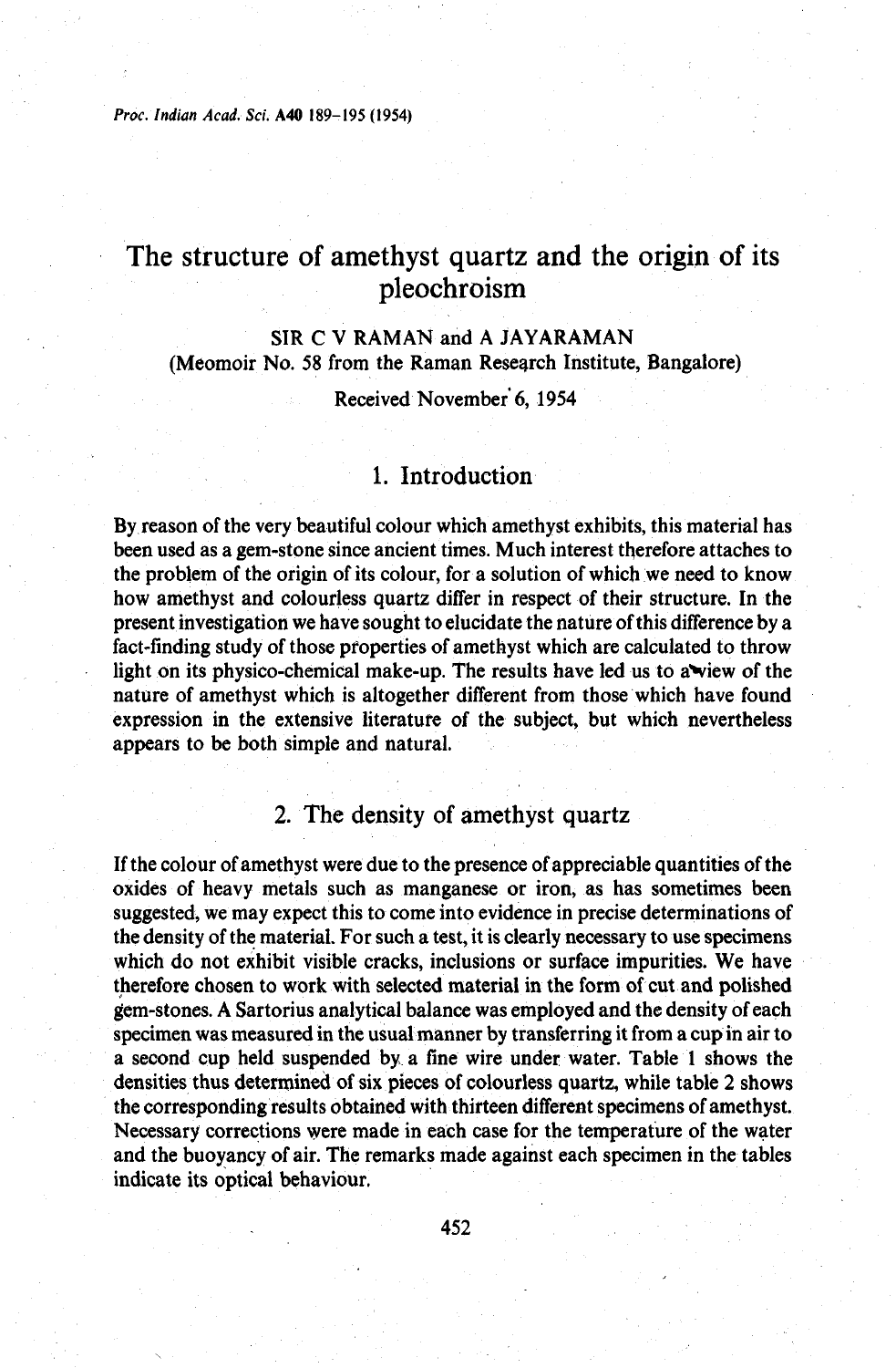| Description                          | Mass<br>in grams | Density<br>in grams<br>per c.c. | Remarks                                                                               |
|--------------------------------------|------------------|---------------------------------|---------------------------------------------------------------------------------------|
| Quartz crystal with<br>natural faces | 3.9264           | 2.651                           | Very transparent and free<br>from inclusions                                          |
|                                      | 0.595            | 2.650                           |                                                                                       |
| Polished quartz sphere I             | 4.7197           | 2.652                           | A few needles inside but<br>quite transparent                                         |
| Polished quartz sphere II            | 3.7886           | 2.651                           | Very transparent and free<br>from inclusions                                          |
| Polished quartz<br>sphere III        | 2.5042           | 2.653                           | Exhibits a weak star due to<br>inclusions                                             |
| Polished quartz<br>sphere IV         | 2.4194           | 2.667                           | Exhibits a markedly diminished<br>transparency and a bright<br>star due to inclusions |

Table 1. Density determinations with quartz

#### Table 2. Density determinations with amethyst

| Description         | Mass<br>in grams | Density<br>in grams<br>per c.c. | Remarks            |
|---------------------|------------------|---------------------------------|--------------------|
| Intensely coloured  | 2.3394           | 2.651                           |                    |
|                     | 1.8521           | 2.652                           |                    |
|                     | 1.3466           | 2.651                           |                    |
|                     | 1.0846           | 2.652                           |                    |
|                     | 0.7137           | 2.650                           |                    |
| Moderately coloured | 2.2276           | 2.651                           |                    |
|                     | 1.4184           | 2.650                           |                    |
|                     | 1.2545           | 2.650                           |                    |
| Lightly coloured    | 3.1782           | 2.650                           |                    |
|                     | 1.1595           | 2.653                           |                    |
| e i A               | 1.1937           | 2.651                           |                    |
|                     | $-1 - 0351$      | 2.650                           |                    |
|                     | 0.7481           | 2.654                           | Visible inclusions |

It will be evident from a comparison of the figures in the two tables that in the case of colourless quartz of the best quality, the density comes out consistently as 2.65 1, the uncertainty not exceeding one unit in the last decimal place. On the other hand, colourless quartz containing inclusions gives definitely higher values. The determinations for amethyst do indeed show variations in the third decimal place, but these deviations are in no way correlated with the depth of the colour exhibited by the specimen. The differences are therefore either purely experi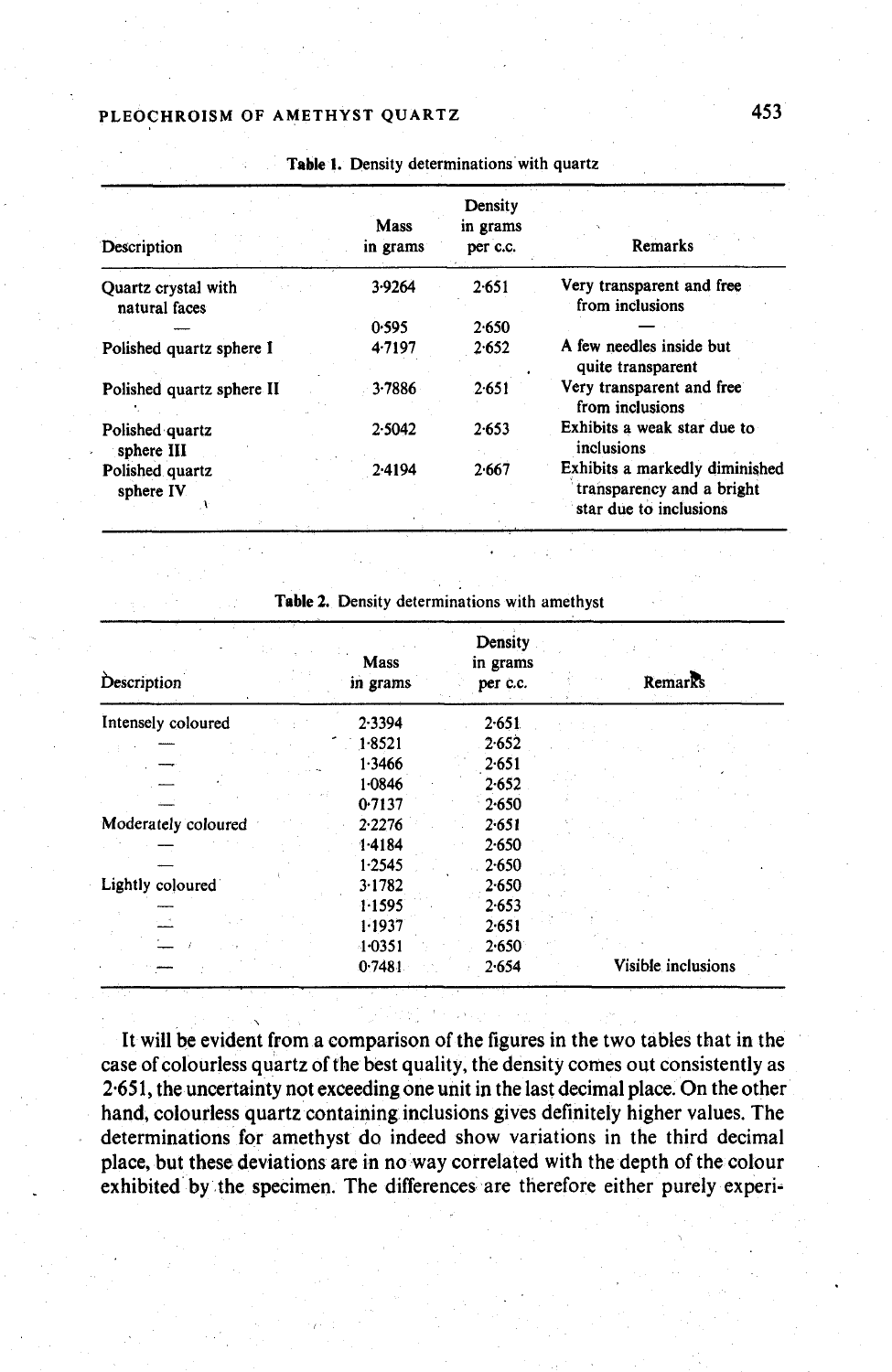mental or else arise from residual defects in the specimens which are indeed noticeable when they are critically examined under immersion in a liquid cell.

The data appearing in the two tables give no support to any explanation of the origin of the colour of amethyst as due to metallic impurities. On the other hand, they show quite definitely that the density of amethyst quartz does not differ *measurably from that of colourless quartz of optical quality.* 

### 3. The scattering of light in amethyst

Colourless transparent quartz free from internal inclusions gives an observable scattering of a blue colour and of uniform intensity when traversed by a concentrated pencil of sunlight. But the effect is extremely weak and is observable only in favourable circumstances. Figure 1 in plate I1 shows a transparent crystal of quartz of optical quality immersed in a cell containing carbon tetrachloride and traversed by a beam of sunlight. The track of the beam in the liquid appears in the photograph, but the track within the crystal is hardly to be seen by reason of its extreme weakness.

Figure 2 in the same plate shows a similar experiment with a crystal of smoky quartz immersed in a cell containing distilled water. It will be noticed that the Tyndall track within the crystal is conspicuously observable.

Figure 3 in the same plate is a photograph of a crystal of anterimmersed in carbon tetrachloride. The track of the beam in the liquid both before entry into the crystal and after emergence from it is very conspicuous. Within the crystal itself, there are two regions adjoining its rhombohedra1 faces in which no track is visible. These regions are precisely those which exhibit the amethystine colour, while the region midway between them exhibits a conspicuous Tyndall effect which is due to inclusions present in this colourless part of the quartz. The crystal had a density of 2.563, which is slightly higher than that of pure quartz, thus indicating the presence of such inclusions.

Figure 4 in the same plate is a photograph of a cut gem of amethyst immersed in a cell containing carbon tetrachloride and traversed by a beam of sunlight. Here again, the track of the beam is totally invisible within the crystal.

Visual observations with all the specimens of amethyst listed in table 2 yielded the same result. Hence we conclude as follows: *amethyst quartz does not exhibit the Tyndall scattering so conspicyously observable in the case of smoky quartz; its behaviour in this respect is comparable with that of colourless transparent quartz.* 

## 4. X-ray diffraction studies

The experimental facts set forth in the two preceding sections appear very significant. It seems difficult to reconcile them with any explanation of the colour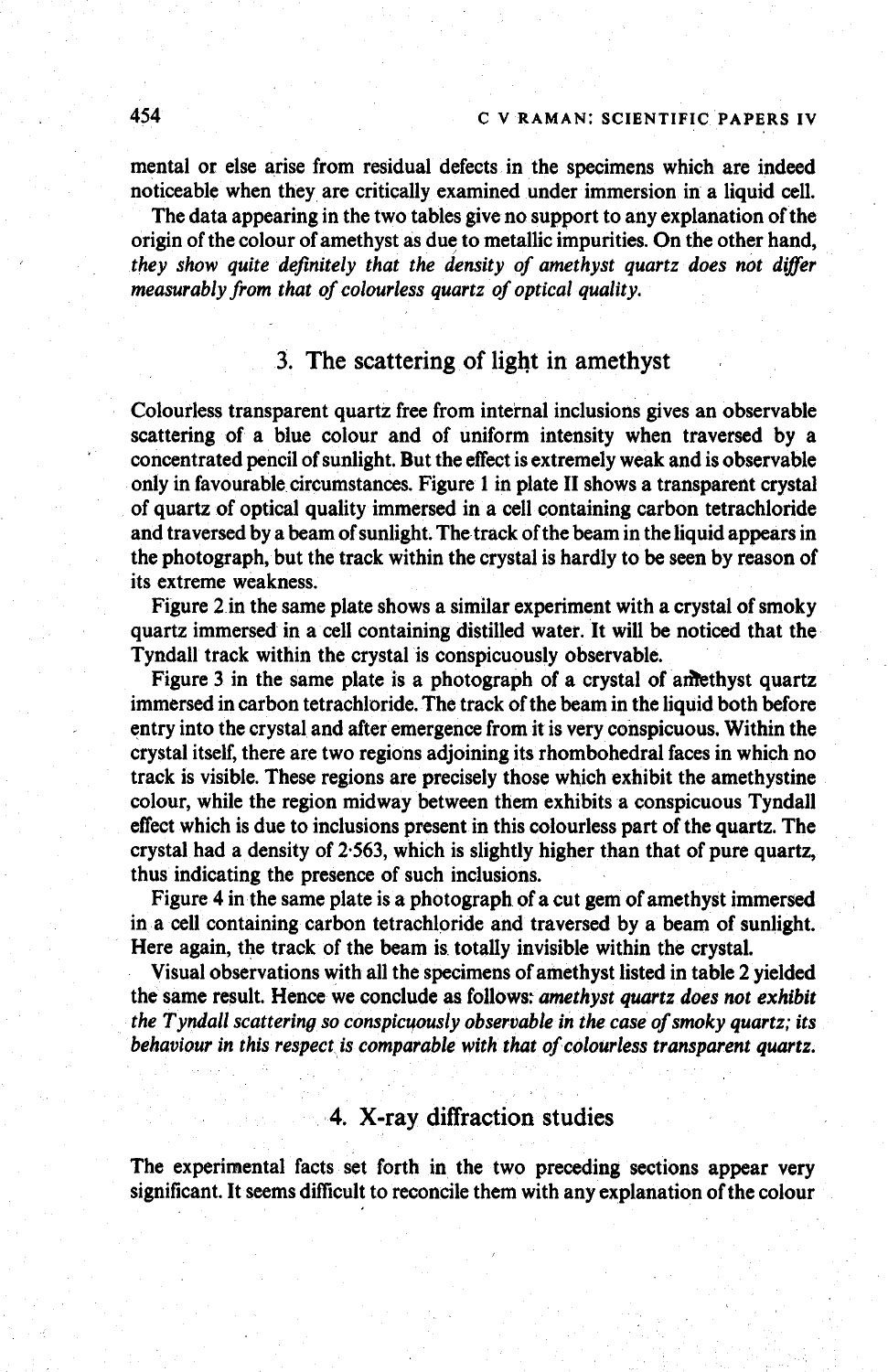of amethyst as due to impurity material present in a colloidal or even in a molecularly dispersed form. Nor does it appear easy to reconcile them with an attribution of the colour to defects or imperfections of crystal structure or to a stoichiometric deficiency or excess ofeither silicon or oxygen in the lattice. On the other hand, they fit in perfectly with the hypothesis that amethyst is a crystalline material very 'similar to colourless quartz but with a different electronic configuration. Such configuration might well belong to a lower symmetry class than that of  $\alpha$ -quartz, and this would immediately account for the fact that amethyst is optically biaxial whereas colourless quartz is uniaxial. A different electronic configuration belonging to a lower syminetry type would necessarily ' involve an alteration in the electronic energy levels and hence also to an altered absorption spectrum. The pleochroism and the optical characters of amethyst would thus both find a natural explanation on the present view of its structure,

It is evident from the foregoing that a thorough study of the pleochroism of amethyst and of its absorption spectra should prove useful in dealing with the problem of its structure. Such a study has been carried out at this Institute by Mr S Pancharatnam and his results are reported in the paper following the present one in the same issue of the Proceedings. We shall not traverse the same field here but will proceed to describe the results of an entirely different technique for investigating the problem under issue.

If colourless quartz and amethyst differ in their electronic configurations, comparative X-ray diffraction studies may be expected to reveal the existence of such differehces and even to indicate their nature and magnitude. In view of the near resemblance between the two structures, it appeared unlikely that the usual methods of X-ray structure determination would prove useful in this connection. We have therefore chosen to adopt a different technique which we shall now proceed to describe and which is based upon certain well-known facts regarding amethystine quartz.

A section plate of amethyst cut in any arbitrary direction often exhibits a variety of features. Commonly noticeable is the appearance of bands of colour alternating with clear quartz running parallel to the intersection of a rhombohedral face of the crystal with the surface of the section plate. Sectors exhibiting different colours are also noticeable on section plates cut obliquely to the trigonal axis of quartz. Thus, if a pencil of X-rays traverses such a section plate, the material over different parts of the area should exhibit differences in the X-ray reflection intensities corresponding to the optically observable features on the plate. In this connection, however, some important remarks are necessary. As is well known, any mosaicity or imperfection in crystal structure would reveal itself in a general increase in the intensity of X-ray reflection. Hence, what we have to look for in the present case is not an enhancement of reflection intensity corresponding to the areas of colour on the plate, but differences in X-ray reflection intensity which vary with the particular crystal planes giving the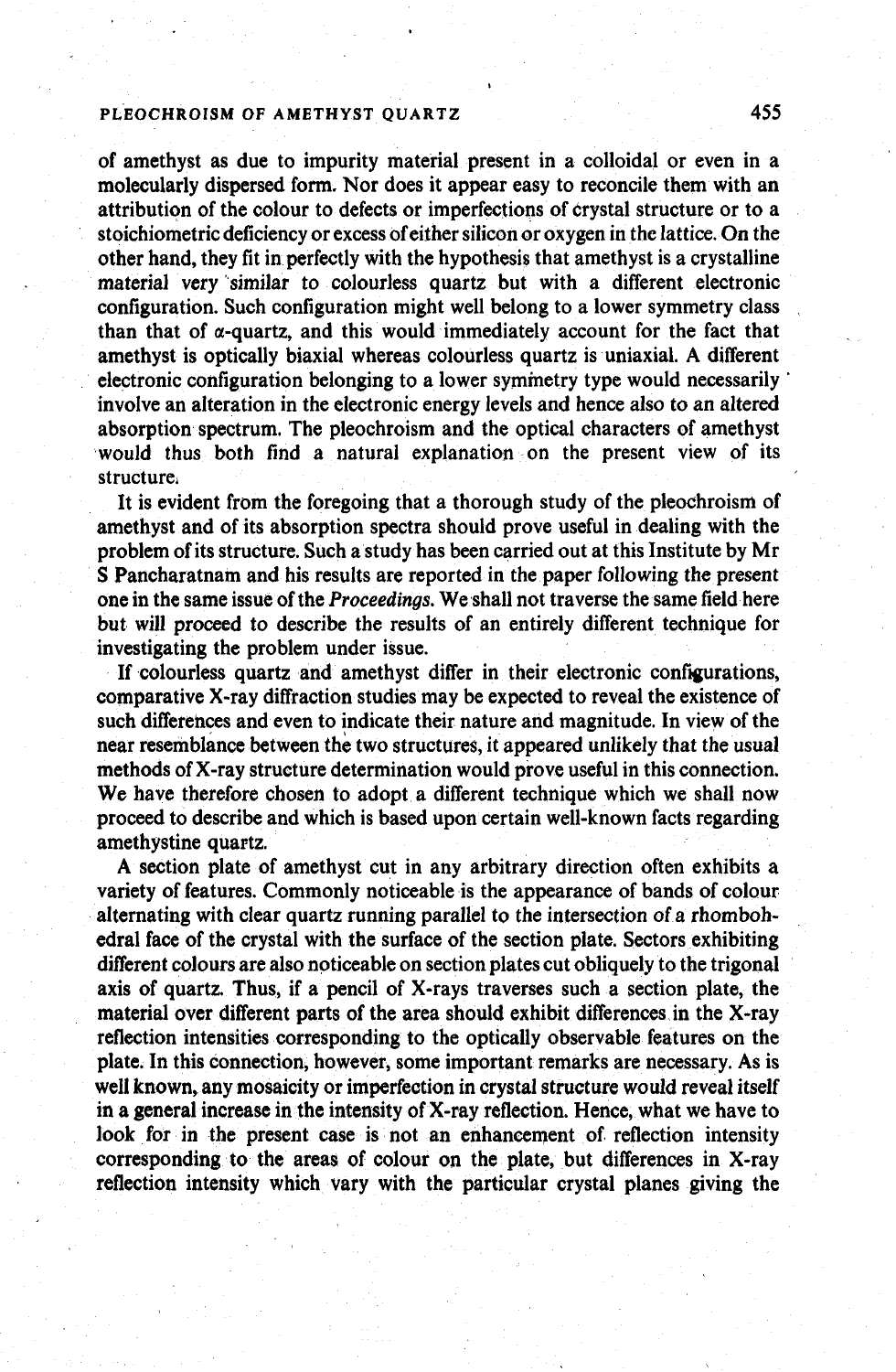reflections and hence connote real differences in crystal structure in the different areas on the plate.

It has also to be remarked that quartz often exhibits internal twinning. If such twinning be of the electrical type, areas on the plate in which the electric axis is oppositely orientated would, in general, give different X-ray reflection intensities. Hence it is essential to work with section plates in which electrical twinning is absent.

## 5. Technique and results of study

**A** plate about 1 millimetre thick and about 2 cm by 1.5 cm in areas was cut out from a large clear crystal of amethyst. The plate exhibited both the bands and sectors of colour described earlier. By fine grinding the surfaces of the plate and then etching with dilute hydrofluoric acid and examining them under a spot-light, it was verified that the area on the plate chosen for the study and which exhibited the bands and sectors of colour was completely free from both optical and electrical twinning. The absence of optical twinning was also independently verified by an examination of the plate between crossed polaroids when immersed in a cell containing benzyl alcohol which has very nearly the same refractive index as quartz.

The X-radiation from a rotating target tube run at  $50 \text{ mA}$  and  $60 \text{ kV}$  emerged through a 1 millimetre hole and was allowed to diverge until the area of the crystal plate was completely bathed by the beam at a distance of about 40cm. **A**  photographic film was placed at a distance of about lOcm behind the crystal plate. This distance was found to be sufficient to avoid overlapping of the Laue reflections which in these circumstances are necessarily of rather large size. In effect, each Laue spot recorded on the photographic film presents a picture of the irradiated area of the crystal.

Figure 1 in plate I is a reproduction of the larger part of a Laue diagram obtained in the manner described above. At the centre of the picture has been placed in its correct orientation a photograph taken by transmitted sodium light of the area of the crystal plate actually employed in X-ray diffraction. It will be seen that the plate exhibits a set of parallel bands towards the left, while at its centre and towards the right appear a pattern of sectors which by ordinary daylight exhibit the different colours indicative of their pleochroism. Fainter bands are also visible towards the upper right-hand corner.

On a scrutiny of the pictures of the crystal appearing in the figure as Laue reflections, the following features emerge. A11 the pictures exhibit varying degrees of distortion, but thisdoes not prevent us from comparing them with the optical picture of the crystal appearing at the centre of the figure. The latter, it should be mentioned, has been slightly enlarged to make the comparisons easier. Two irregular bright streaks appear in all the pictures; these arise from defects in the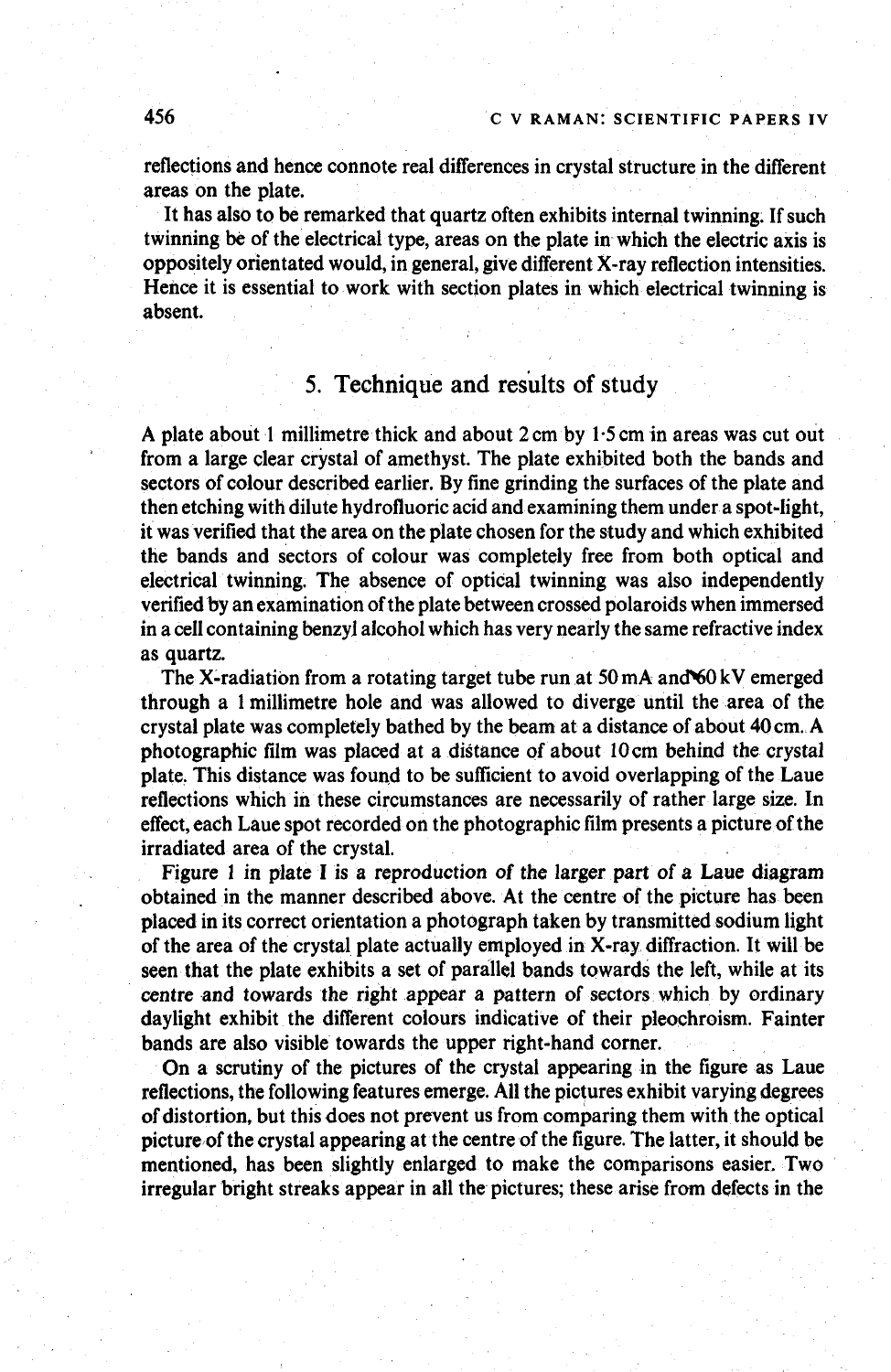crystal which were readily visible on a direct examination and are irrelevant for our present purpose. Some of the stronger Laue reflections exhibiting significant features have been numbered as a series from 1 to 9 for convenience of reference. Number 1 shows prominently the set of parallel bands appearing on the left of the crystal plate. The same bands can be seen faintly in some others of the numbered spots but are invisible in no. 6. The large sector appearing at the centre of the plate presents very different aspects in the different spots. Compare, for example, nos. 2, 3,6,8 and 9. The complex pattern of sectors on the lower right of the specimen can be made out in several of the pictures but presents altogether different aspects in them. Compare for example, nos. 3 and 8. The bands seen in the upper right-hand corner of the crystal are very conspicuous in nos. 2 and 3 but are weak in nos. 6 and 9. The record thus clearly establishes that amethyst is a crystalline solid which gives coherent X-ray reflections, the intensities of which differ from those of colourless quartz and are also different for areas exhibiting different colours by transmitted light. A correlation is thus established between the pleochroism of amethyst on one hand and its crystal structure on the other hand.

## 6. Acknowledgement

We wish to take the opportunity of expressing our gratitude to Sir Purshotamdas Thakurdas for his generous gift of the rotating-target X-ray set manufactured by Messrs. Newton-Victor which has been used in the present investigation.

## 7. Summary

Comparative measurements with clear quartz and amethyst show conclusively that these two materials do not differ measurably in their density. Amethyst and clear quartz also resemble each other in not giving any Tyndall effect of the kind so conspicuously observable with smoky quartz. These facts indicate that amethyst is a crystalline material very similar to colourless quartz in its make-up, but with a different electronic configuration belonging to a lower symmetry class. The optical biaxiality and the pleochroism of amethyst then follow as natural consequences. This view of the nature of amethyst is confirmed by X-ray diffraction studies made with a section plate of amethyst free from internal twinning but exhibiting colour bands and colour sectors over its area.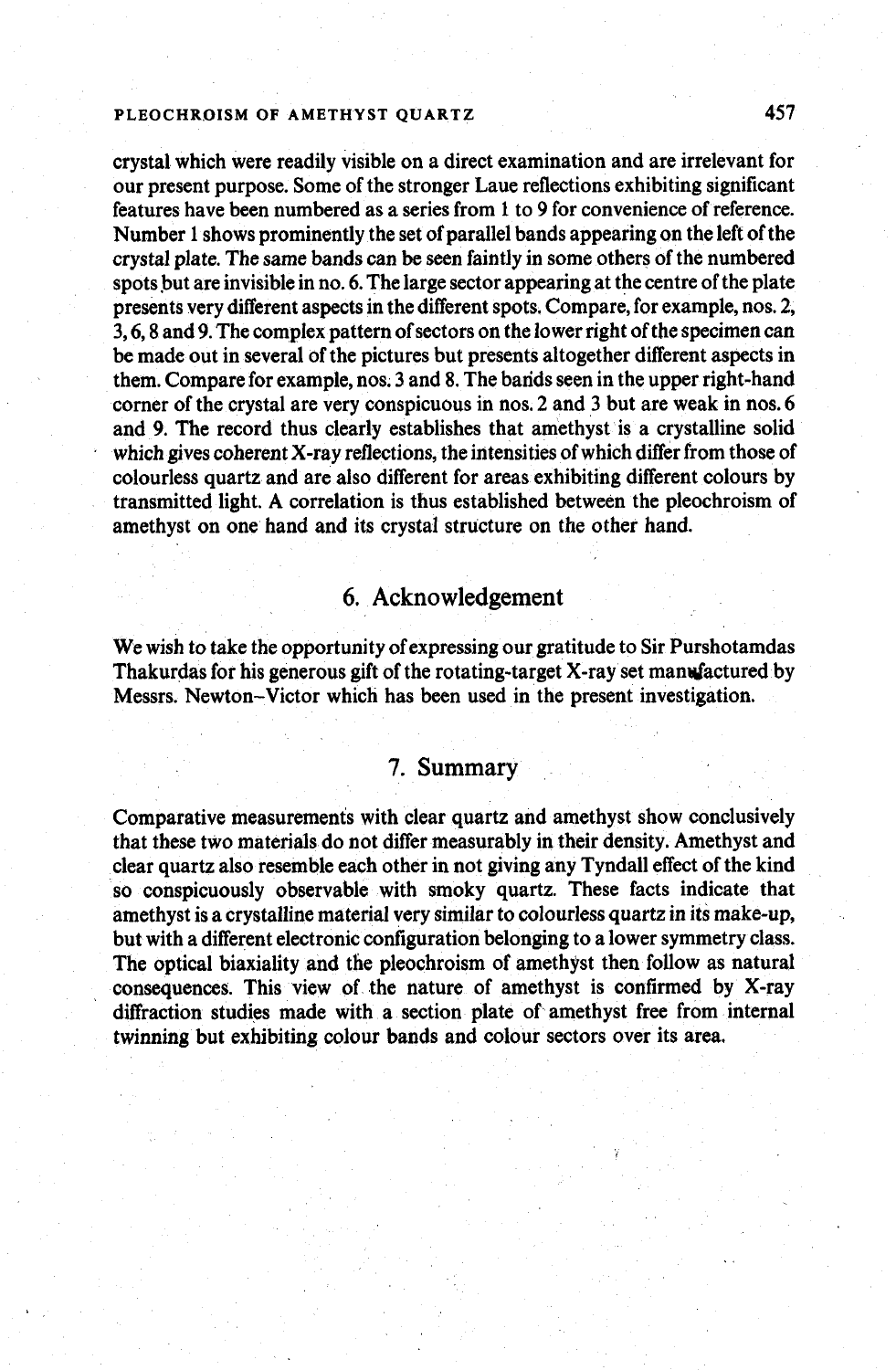



**Plate I**